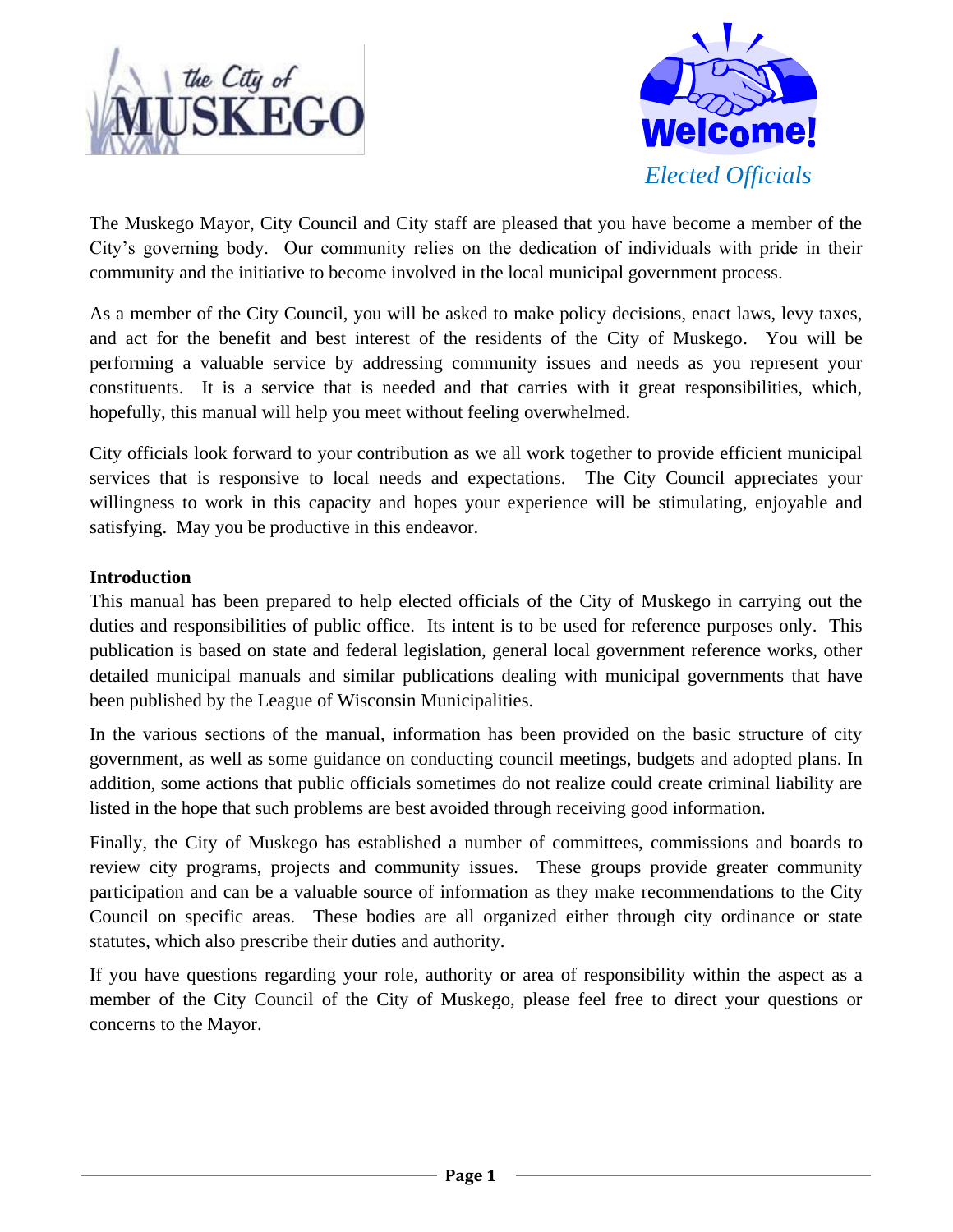# **General Information for Newly Elected Council**

- $\triangleright$  It's the responsibility of each council member to come to the meetings fully prepared. This means that you should be reading through the entire packet of information made available to you. If you have any questions regarding the information please contact city department heads to research the answer to your question prior to the meeting. Contact names can be found in the links on the Orientation page of this manual.
- $\triangleright$  Department heads are professionals in their related fields. They are one of your best sources of information about an item on the agenda. Council members are encouraged to contact department heads with questions. However, in order to make meetings more efficient and provide full information about agenda items, council members should contact department heads with their question(s) prior to the meeting at which such question(s) will be asked. This will allow the department head time to perform thorough research necessary to answer the question.
- $\triangleright$  The City of Muskego is fortunate enough to have very dedicated, loyal and intelligent employees who are extremely knowledgeable in their employment positions. Be supportive to all employees, they are the ones who make this city operate smoothly on a daily basis. Remember that work is not assigned by an individual alderperson, rather, the assignment of work comes from the common council, a committee (or board or commission) or the Mayor.
- $\triangleright$  Listen courteously and keep an open mind to all views when members of the gallery, staff or alderpersons are speaking. Treat everyone with respect, just as you would want to be treated.
- $\triangleright$  Arrive at all meetings on time. If you will be unable to attend or will be late, email the Mayor, City Clerk, or Chairperson of the Committee.
- $\triangleright$  If you feel you have a conflict of interest on a certain vote, you may abstain from voting on that issue. You should also abstain from discussion on this issue. Should you have any questions regarding a conflict of interest, please consult with the City Attorney before the vote.
- $\triangleright$  Keep your comments concise to the topic that is being discussed.